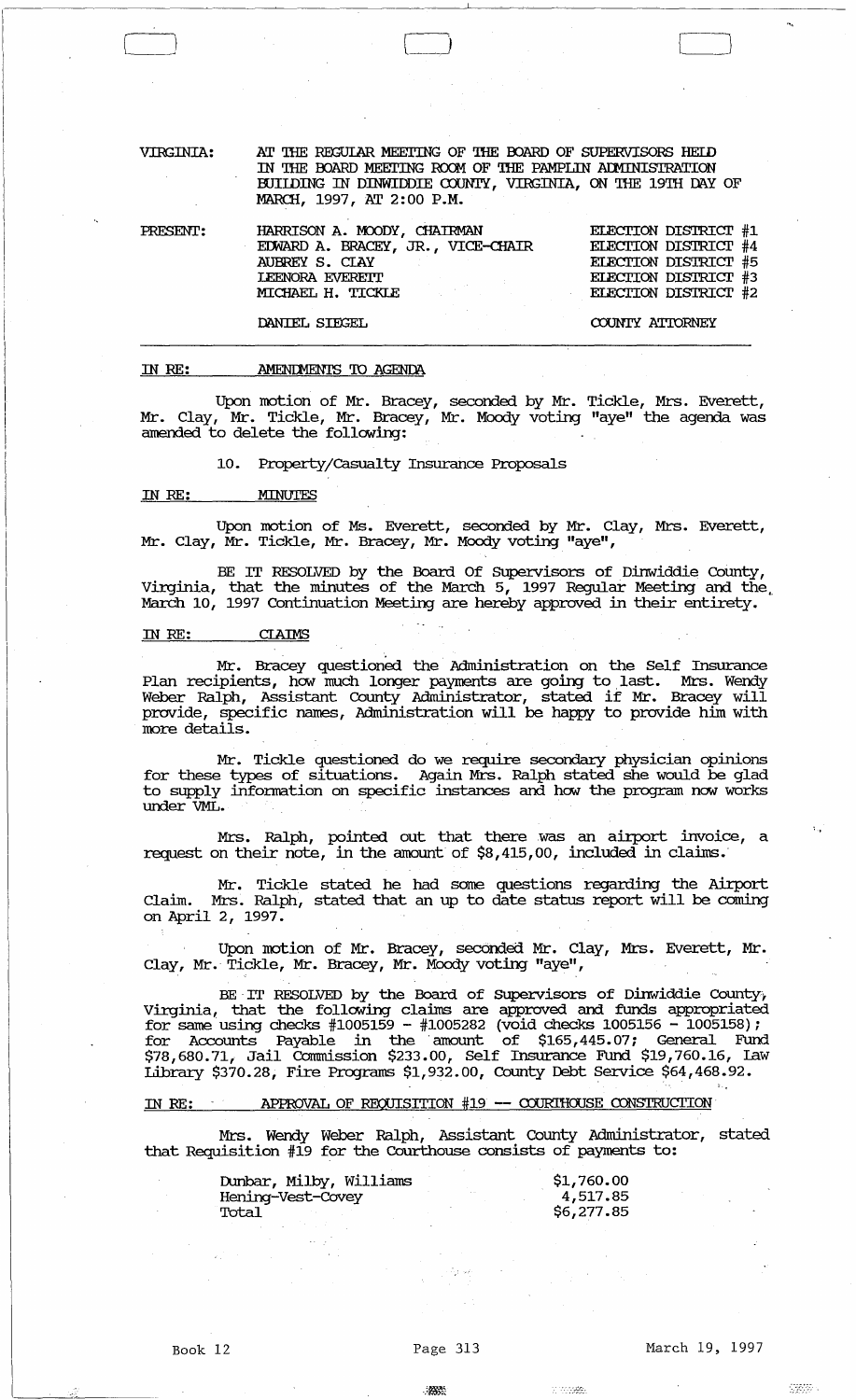Upon motion of Mr. Bracey, seconded by Mr. Clay, Mrs. Everett, Mr. Clay, Mr. Tickle, Mr. Bracey, Mr. Moody voting "aye",

BE IT RESOLVED by the Board of Supervisors of Dinwiddie County, Virginia, that Requisition #19 in the amount of \$6,277.85 be approved and funds appropriated for CIP expenses for the Courthouse Project Fund.

## IN RE: APPROVAL OF REQUISITION #16 -- SCHOOL CONSTRUCTION

Mrs. Wendy Weber Ralph, Assistant County Administrator, stated that Mrs. Seward was present if you have any" questions on Requisition #16 which consists of payment to:

| KBS, INC                               | \$329,296.60 |
|----------------------------------------|--------------|
| Froehling & Robertson, Inc.            | 4,477.00     |
| Stroud, Pence & Associates, IID        | 2,900.40     |
| Sands Anderson Marks & Miller          | 1,995.64     |
| Ballou, Justice & Upton and Associates | 637.56       |
| Work Environment Associates, Inc       | 650.00       |
| Total                                  | \$339,957.20 |

Upon motion of Mr. Clay, seconded by Mrs. Everett, Mrs. Everett, Mr. Clay, Mr. Tickle, Mr. Bracey, Mr. Moody voting "aye",

BE IT RESOLVED by the Board of Supervisors of Dinwiddie County, Virginia, that Requisition # 16 in the amount of \$339,957.20 be approved and funds appropriated for CIP expenses for the School Construction Fund.

#### IN RE: INTRODUCTION OF ADMINISTRATIVE SECRETARY

Chairman Moody introduced and welcomed Pamla Mann as the new County Administrative Secretary.

## IN RE: CITIZEN COMMENTS

## The following persons addressed the Board:

Mr. Edward H. Titmus, came before the Board as a Planning Commission member and a citizen to comment on free standing porches, open vs enclosed (screened) on trailers in campgrounds. He requested that this issue be passed to the Planning Commission for further study. The Chairman asked for the Building Official and Planning Director to comment on this issue under their department head reports.

 $\hat{V}_{\rm eq}$ 

2. Mrs. Anne Scarborough offered comments on the following items: a) She extended a thank you to the person responsible for the wonderful chart in the back of the budget; b) requested information regarding carryover funds at the end of the budget year. Mrs. Wendy Weber Ralph, Assistant County Administrator, answered by stating that the money was returned to the General Fund; c) concern on the length of time it was taking citizens to obtain information requested at a previous Board meetings. This infonnation referenced Ingram Book and Virginia Bio-Fuel invoices. A suggestion was made to the Board to allot a time period as to when the infonnation will be received; d) what was the number of law suits against the County at the present time, what law finns are representing the county in these suits, if any, and is the County currently suing any individual, companies, etc; if so how many, and what law finns are involved; and e) would like a detailed explanation on airplane personal property tax rates and assessing procedures for the citizens.

Upon discussion by the Board it was decided by consensus that infonnation requested should be received within twelve (12) working day of a request.

3. Mrs. Dorothy B. Roney again inquired as to the hiring practices of the County concerning the new positions created by the new Courthouse. She was advised that request would be forwarded to the Sheriff. She also questioned how mobile homes were assessed. '!his question will be forwarded to the Commissioner.

35

."""""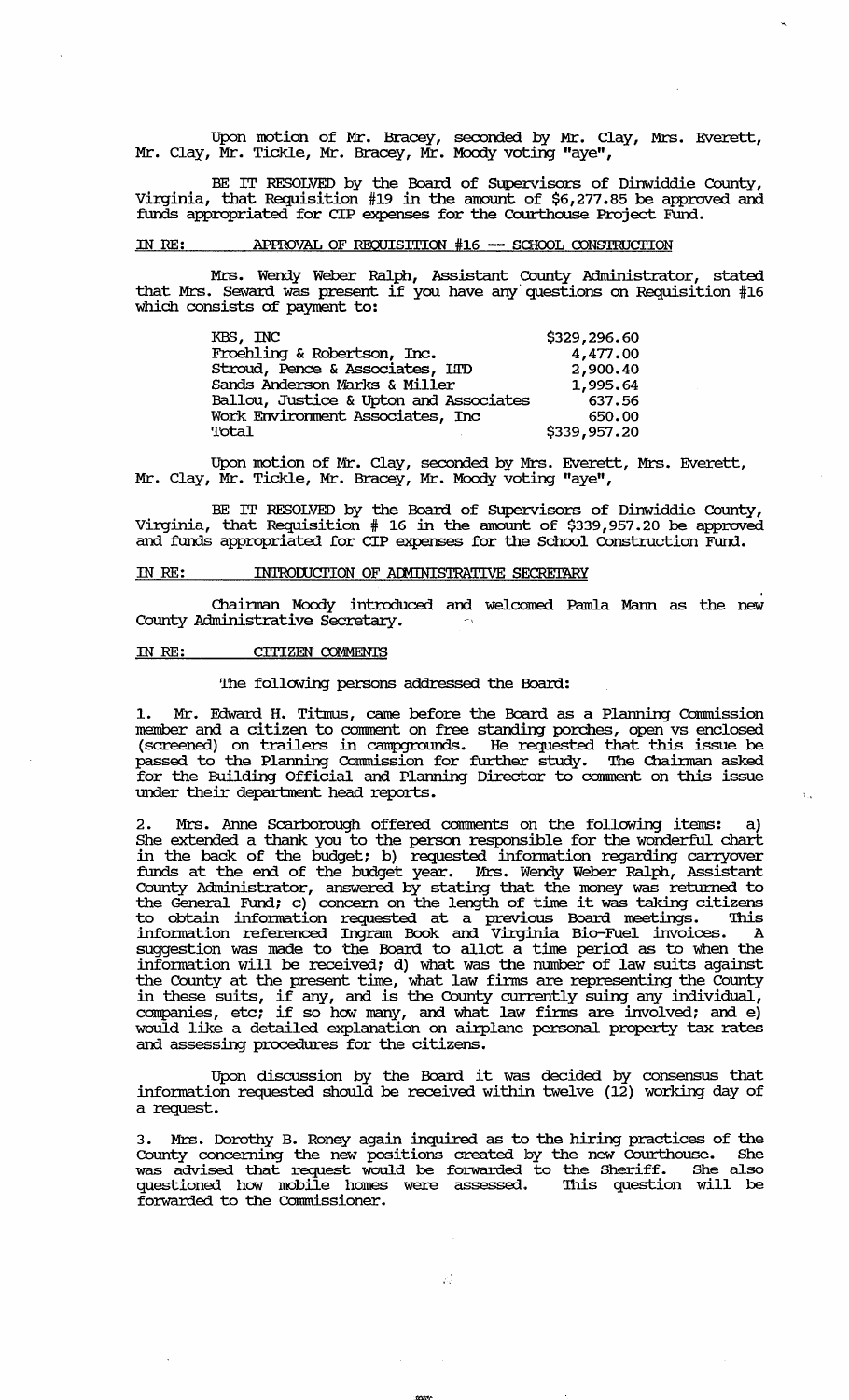## IN RE: DEPARIMENT OF TRANSPORTATION -- REPORT

C]

Mr. Ronald H. Reekes, Resident Engineer, came before the Board to present his report for the month. He began by giving congratulations and condolences-congratulations to Mr. Burgess on his career move and condolences to Dinwiddie County for their loss. He wished the Board luck in finding, a successor. He reported the following projects in progress or soon to be in progress.

74

Route 613--will begin demolition of the building on Route 1 immediately.

Route 647-will be one of the next projects, if rain does not continue to hold them up.

Mr. Reekes stated to Mr. Clay that he owed hini an apology. He confessed that he had spoken without research regarding the opening of Nash Road in December but hoped it would be open by April.

Route 692 and Route 717 are also on the schedule this spring.

Mr. Reekes reported that five million dollars had been awarded to overlay Route. 460 from the Nottoway County line to Route 632, Olgers Road.

His final remark was to remind the Board of the allocation meeting to be held. March 26, 1997, at 10:00 A.M. at John Tyler Community College. He stated he would like to push one issue, the Route 1 from 1-85 to Route 703 corridor study.

Mr. Tickle questioned Mr. Reekes on why in other states people are working on weekends to complete major corridor work. In Virginia, on our corridor, we are not working Weekends. He would like an answer from the Virginia. Department of Transportation on why aren't our people working weekends on major arterial roads. .

Mrs. Everett inquired as to the pot holes on Halifax Road and Old stage Road. Mr. Reekes reported the project had been completed.

Mr. Bracey was concerned about the water on Route 1 in the lake Jordan area. Mr. Reekes said he would review the situation.

IN *RE:*  COMMISSIONER OF THE REVENUE -- REPORT

present. Mrs. Deborah M. Marston, Connnissioner of the Revenue, was not

#### IN *RE:*  TREASURER -- REPORT

Mr. William E. Jones, Treasurer, was not present. His report was included in the Board's information.

#### IN RE: COMMONWEALTH ATTORNEY -- REPORT

Mr. T.O. Rainey, III, Commonwealth Attorney, came before the Board and stated that he did not have anything to present but was available for any questions. He also extended a thank you to Mr. Burgess for his service to the County. We are losing a good man and good friend.

Mr. Tickle questioned the "no parking" signs' issue. Is it correct that the County Sheriff's Department cannot issue tickets but state Police can? Mr. Rainey stated he had taken this to the Attorney General's Office for an opinion. He stated that the way the state Code is written it is state property and only state Police can ticket. We can ask to be a designated County which would allow the Sheriff's Department to issue tickets on state property. In order to be a designated County, we would have to apply to the General Assembly. '

Mrs. wendy. Weber Ralph, Assistant County Administrator, was instructed to make note to apply for this status. Mr. Rainey agreed to discuss the specific areas of concern to the Board with the First Sergeant, state Police.

.<br>Siya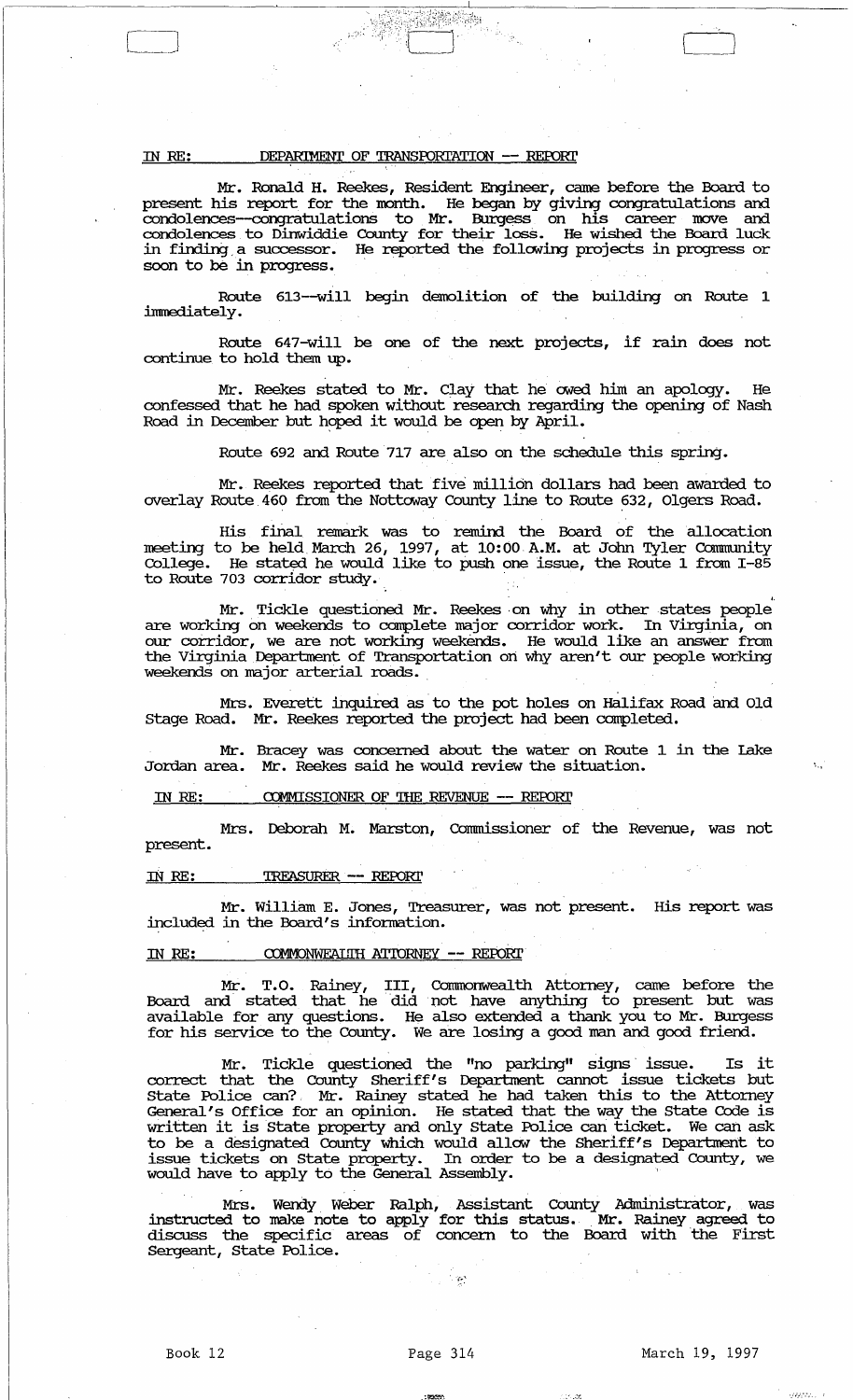#### IN RE: SHERIFF -- REPORT

### Mr. Samuel H. Shands, Sheriff, was not present.

## IN RE: BUIIDING INSPECTOR -- REPORT

Mr. IMayne Abernathy, Building Inspector, came before the Board and stated that he did not have anything further to report other than the report he submitted prior to the meeting. He requested questions prior to discussion of the campground issue.

'Ihere being no questions Mr. Abernathy stated that three (3) or four (4) years ago he had major problems in some campgrounds. Many of these problems fell under the grandfather clause. He expressed his understanding that Building Inspection regulates construction only, whereas Zoning/Planning would detennine what can or can not be put in the campground and how to control it. He further stated that the Building Inspection office and Planning Department met with all campground owners two (2) to three (3) months ago and felt that an agreement was reached. Mr. Abernathy was pleased with the progress and felt what was a major problem is now minor. All pennits for new construction must be applied for by the campground owner. This keeps the owner aware of what is being constructed. When enclosed- rooms were pennitted, people misused the enclosed rooms. This is the reason for the open type structures.

Mr. Clay requested infonnation on occupancy pennits for new construction. Mr. Abernathy assured him that every effort was made to see that all new construction in the County obtained the proper pennits and all building pennits and occupancy pennits were passed to Mrs. Marston's. office for taxing purposes.

### IN RE: ANIMAL WARDEN -- REPORT

Mr. Steve Beville, Animal Warden, was not present. His report was included in the Board material.

#### IN RE: DIRECTOR OF PIANNING -- REPORT

Mr. Guy Scheid, Director of Planning, was not present. Mr. March Altman came before the Board and stated Mr. Scheid was sick. He further stated that the Board. had a copy of Mr. Scheid's and his monthly report and he was available for questions.

Mr. Tickle was concerned with the handling of the right of way ticketing in the case of Mr • Pulver. Mr. Altman stated that all agencies involved are watching the situation closely and that again it is a state right of way and only state Police can ticket.

Mr. Moody inquired as to the IPR program. Mrs. Wendy Weber Ralph, Assistant County Administrator, stated that the new requirements are being studied at this time.

Mr. Altman asked the Board. for support in entering the Regional loan Consortium, which would be no cost to the County. '!his was tabled until a later date when Mr. Scheid was present and could answer questions.

Again the campground. issue from the Planning/Zoning stand point was discussed. Mr. Altman stated in the fall they met with the campground owners and reached an agreement being: that a free standing structure with a roof, even extending over the porch which was not attached in any way to the trailer, would be allowed. Further any building permit for such structure must come from the campground. owner. Mr. Tickle stated that the campground. owners seem to think that this policy would no longer that the compyround owners seem to think that this policy would no forget<br>be acceptable by the County. If this policy is still effective then this is not an issue. Mr. Altman stated that no changes in this agreement have been made. Mr. Tickle interjected the fact that this is state Code and if been made. Mr. Tickle interjected the ract that this is state Code and if<br>it is not followed then we are in violation of this Code. Mr. Edward Titmus asked to be heard again, stating if it is a State violation, he und.erstood. I do not think anybody has told them it's a state violation, they do not know. Mr. Tickle stated, yes they do. Mr. Titmus stated that

الدالدان المتحسني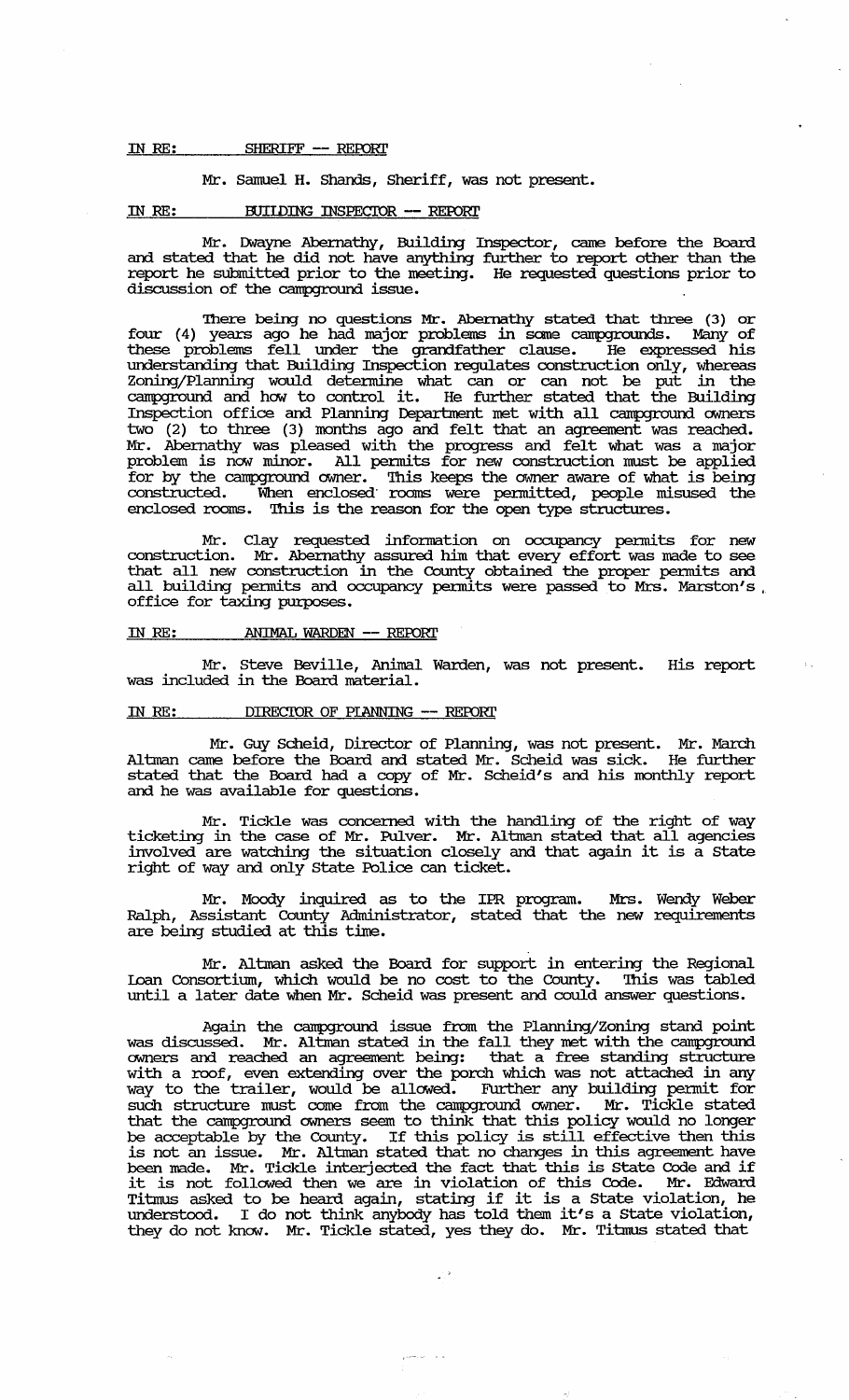he had not been made aware that it was a state Code violation; this would probably not have gotten this far had he known. Mr. Tickle stated that his preference, as a Board member, is there was a happy agreement between members at one time, that being: to allow an A-frame, where the trailer never attaches to the A-frame dwelling and/or a sleigh type porch, which also is never attached. When the trailer never touches that dwelling or porch that is acceptable. My recommendation to the Board is to allow Planning/Zoning to address this issue, one more time, with the campground owners. If they do not accept this policy, we will just follow the State Code to the T. Mr. Moody suggested that the Planning cOmmission take a  $\frac{1}{2}$  and  $\frac{1}{2}$ . The  $\frac{1}{2}$  and  $\frac{1}{2}$  and  $\frac{1}{2}$  and  $\frac{1}{2}$  and  $\frac{1}{2}$  and  $\frac{1}{2}$  and  $\frac{1}{2}$  and  $\frac{1}{2}$  and  $\frac{1}{2}$  and  $\frac{1}{2}$  and  $\frac{1}{2}$  and  $\frac{1}{2}$  and  $\frac{1}{2}$  and  $\frac{1}{2}$ 

Mr. Altman expressed an opinion on Mr. Reekes Route 1 to Route 703 corridor study. He has a student working on that project and the study should be complete in May.

## IN RE: DIRECTOR OF SOCIAL SERVICES -- REPORT

 $\begin{pmatrix} 1 & 1 \\ 1 & 1 \end{pmatrix}$ 

Mrs. Peggy McElveen, Director of Social Services, came before the Board with her report for the month. She outlined some of the changes in the Virginia and Federal Welfare Reform Act.

Mrs. McElveen stated that there had been \$908.00 in donations and requested the Board to appropriate this for Social Services Emergency Funds.

Upon motion of Mr. Clay, Seconded by Mr. Bracey, Mrs. Everett, Mr. Clay, Mr. Tickle, Mr. Bracey, Mr. Moody voting "aye",

BE IT RESOLVED by the Board of Supervisors that the \$908.00 in donations be accepted and appropriated to, the Department of Social Services Emergency Fund.

Mrs. McElveen tharlked Mr'. Burgess for his support during his years with Dinwiddie County.

## IN RE: SUPERINTENDENT OF SCHOOLS -- REPORT

Mrs. Troillen Seward, Superintendent of Schools, came before the Board with her report for the month. She reported on the changes fram the General Assembly.

Mr. Bracey remarked on the proposed increases in salary for teachers and administration; he questioned why drug testing was not required for teachers' and administration.' Mrs. Seward stated because of the expense. Mr. Bracey also commented on the policy for bidding for school purchases, stating they should use local firms when possible.

Mr. Tickle was concerned with the time and budget on the school construction. Mrs. Seward stated that they were approximately one week behind and' she 'was within her budget; no eontingency money had' been touched.

Mr. Tickle further asked Mrs. Seward if Mr. Faison was perforining his duties to her satisfaction. Mrs. Seward stated she had no complaints about Mr. Faison.

## IN RE: RECREATION DIRECIOR -- REPORT

Mr. Tony Rinaldi, Recreation Director, presented his report for the month of February, 1997. 'He stated that he failed to include the spring soccer where he had a record attendance with 147 youngsters attending.

## IN RE: DIRECTOR OF WASTE MANAGEMENT -- REPORT

Mr. Denny King, Director of Waste Management, came before the Board and stated that he had no additions to his report. He announced that this week he would be working on cleaning up the Claiborne Road dump side and working in the plant trying to disassemble some of the equipment. He said he was available 'for questions.

Č.

그리 모춧

**TAR** 

ang pa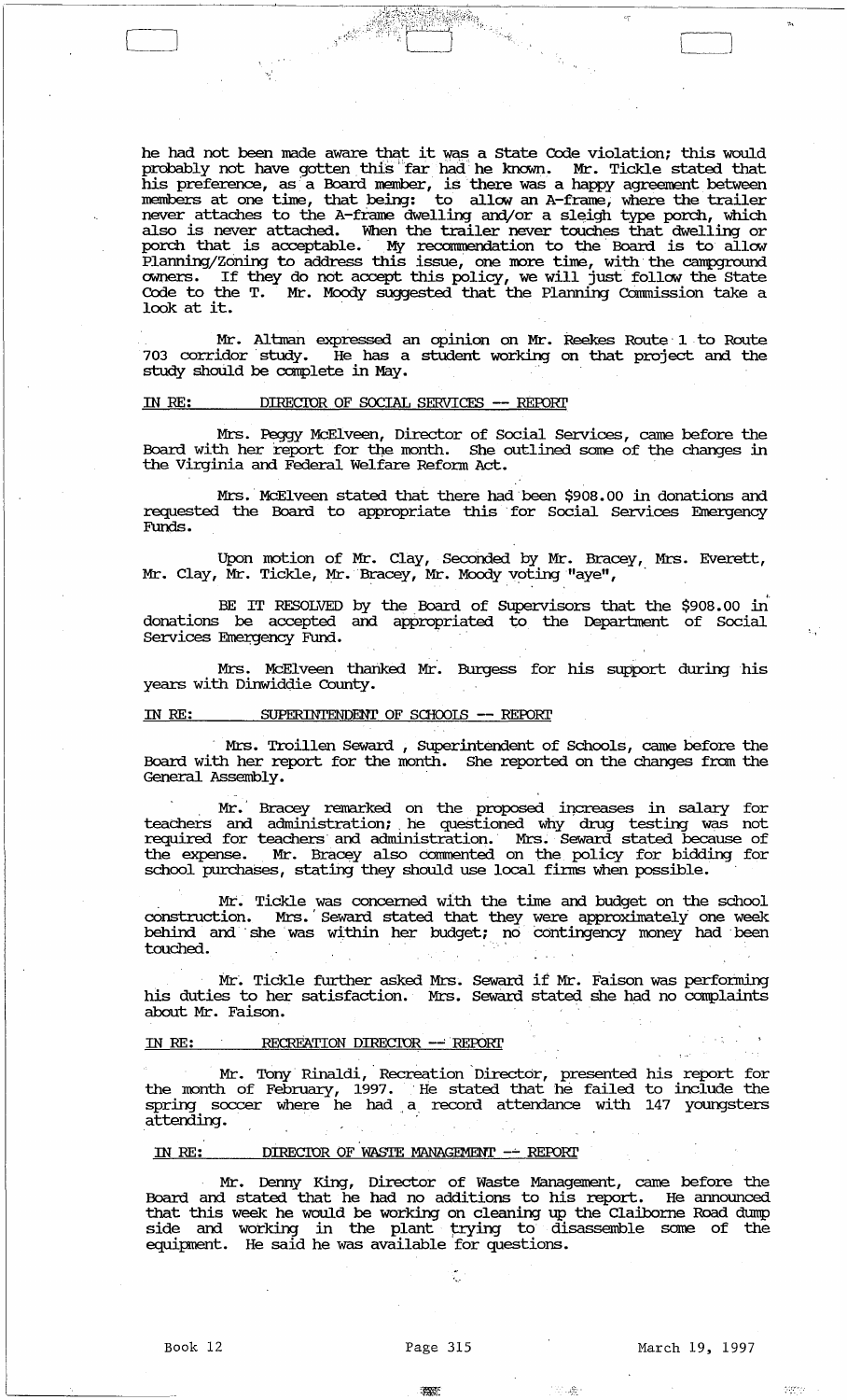Mr. Clay expressed concern about the tire disposal issue. Mr. King stated that Shoosmith Bros. were being very lenient with Dinwiddie County by taking the tires a few at a time.

Mr. Clay thanked Mr. King for the work sheet he had included in his report.

## IN RE: DEPUIY EMERGENCY SERVICES COORDINATOR -- REPORT

Mrs. Dawn Titmus, Deputy EMS Coordinator, came before the Board and stated she did not have anything further to report. She did state that she would soon be out on leave and. all duties had been assigned during her absence.

Mr. Clay remarked on the mutual aid calls received and asked if Dinwiddie County had responded to these calls. Mrs. Titmus stated Dinwiddie County was not asked to go; however, anytime we are asked, we do try to respond if a unit is available.

### IN RE: COUNTY ATTORNEY -- REPORT

Mr. Daniel M. siegel, County Attorney, came before the Board and stated that he did not have anything to present at this time but was available for questions.

Mr. Moody asked if he would respond to the Ingram and Virginia Bio-Fuels issue. Mr. Siegel stated that because of legal strategies, he would prefer to discuss this in executive session. He further stated that the invoices labeled Ingram were incorrectly labeled. These invoices involved the work on real estate transactions and the Governor's Opportunity Funds for NWB, USA.

 $\Lambda_{\rm{tot}}$ 

## IN RE: **CONSTRUCTION INSPECTOR -- REPORT**

Mr. Donald Faison, Construction Inspector, came before the Board and presented his report for the month of February 1997. He stated that each Board Member had a copy of another item he was unable to put in the Board package. He asked if the Board had any questions.

Mr. Tickle expressed concern on the courthouse construction schedule which is currently eight (8) to nine (9) weeks behind. Mr. Faison stated the weather had played a role in this, however, he hoped it could be corrected and he would do everything possible to see that the project was completed with the time period allotted.

Mr. Faison submitted his recommendation for the corner stone/time capsule placement on the new courthouse.

Upon motion of Mrs. Everett, seconded by Mr. Clay, Mrs. Everett, Mr. Clay, Mr. Tickle, Mr. Bracey, Mr. Moody voting "aye",

BE IT RESOLVED by the Board of Supervisors that Mr. Faison is authorized to move forward with the placement, of the time capsule/corner stone on the right hand side of the new courthouse building.

#### IN RE: **AIRPORT MANAGER -- REPORT**

Mr. Gordon Winn, Airport Manager, came before the Board and presented his report for the month of February 1997. He reported his official leaving date to be April 15, 1997.

## IN RE: DINWIDDIE VFD -- REQUEST TO PURCHASE FIRST RESPONDER UNIT



Mr. Wayne Varga, representing the EMS Council, came before the board and made his presentation for the purchase of a first responder unit for the Dinwiddie Volunteer Fire Department. He advised the Board the county received \$16,161.50 for the first responder vehicle. He presented information from the Virginia State Contract on the vehicle he recommended purchasing. He also presented comparative pricing on low band and high band radios, his recarnmendation being the low bid of \$1,990.00, from

;~

لداريد بديدر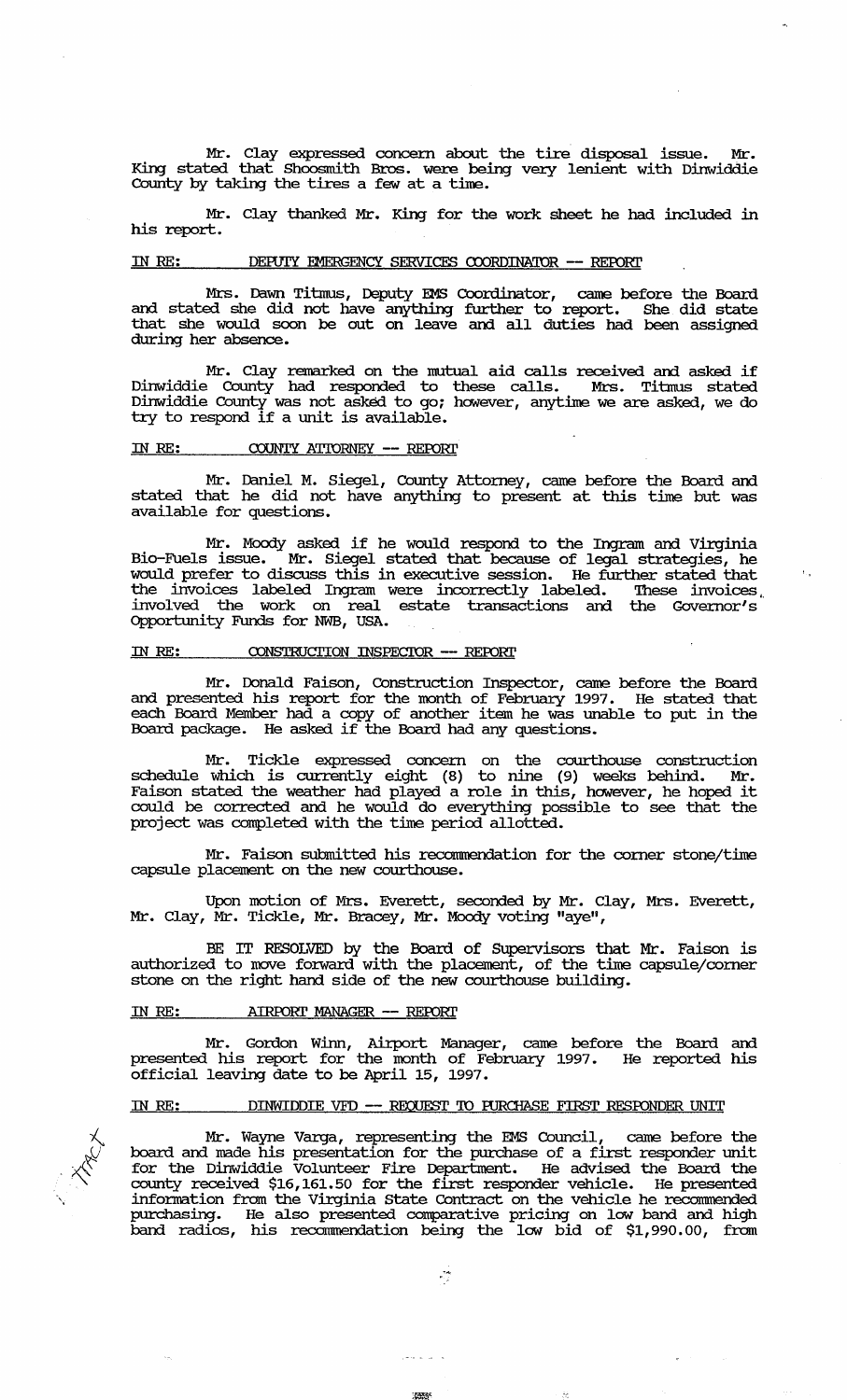Motorola. He also stated that he was in the process of obtaining bids on the lights to be installed and offered an estimated cost of  $$1,000.00$ .

**League Co** 

Upon motion of Mrs. Everett, Seconded by Mr. Bracey, Mrs. Everett, Mr. Clay, Mr. Tickle, Mr. Bracey, Mr. Moody voting "aye",

BE IT RESOLVED by the Board of Supervisors that Mr. Wayne Varga is authorized to proceed with the purchase of the first responder unit using funds from the Virginia Department of Health Grant and Dinwiddie County Funds which will not exceed \$16,161. 50. .

Mrs. Wendy Weber Ralph, Assistant County Administrator, thanked Mr. Varga for his information and purchasing procedure. She hopes all other units will follow this same procedure.

## IN RE: PART-TIME COMMUNITY SERVICE WORK COORDINATOR

Upon motion of Mr. Clay, seconded by Mrs. Everett, Mrs. Everett, Mr. Clay,. Mr. Tickle, Mr. Bracey, Mr. Moody voting "aye, Miss Marie Andrews was appointed as Dinwiddie County Cornrmmity. Services Coordinator, working approximately thirteen (13) hours per week at an hourly rate of \$14.00

#### IN *RE:*  **APPOINTMENTS**

A vacancy still exists on the Disabilities Services Board which<br>needs to be filled. Mr. Clay will check with Social Services to see if there are any applicants.

#### COUNTY ADMINISTRATOR COMMENTS ill *RE:*

 $\label{eq:2.1} \begin{array}{c} \frac{1}{\sqrt{2\pi}}\, \frac{1}{\sqrt{2\pi}}\, \frac{1}{\sqrt{2\pi}}\, \frac{1}{\sqrt{2\pi}}\, \frac{1}{\sqrt{2\pi}}\, \frac{1}{\sqrt{2\pi}}\, \frac{1}{\sqrt{2\pi}}\, \frac{1}{\sqrt{2\pi}}\, \frac{1}{\sqrt{2\pi}}\, \frac{1}{\sqrt{2\pi}}\, \frac{1}{\sqrt{2\pi}}\, \frac{1}{\sqrt{2\pi}}\, \frac{1}{\sqrt{2\pi}}\, \frac{1}{\sqrt{2\pi}}\, \frac{1}{\sqrt{$ 

Mr. Burgess presented to the Board a letter which was included in the Board packet. This letter is from Will Greene, Executive Director of Panplin Park Civil War site. . As you are probably aware, the Virginia Department of Transportation has a Revenue Sharing Program that allows for localities to enter into agreements with VDOT for certain projects, transportation related, on the basis of a 50-50 match from the Virginia Deparbnent of Transportation.' Panplin Park is interested' in having a pedestrian crossing, underground crossing, under Duncan Road. They would like to run this project through the Revenue Sharing Program. All monies and any expenses would be borne by Panplin Park and there would be no expense to the County. Basically though the County, the locality has to be the one requesting participation under this program. If you are so be the one requesting participation under this program. If you are so inclined to do, this we would need some affirmative action from this Board. Inclined to do, this we would need some diffinitive decident from this bodie.<br>If in the future you have some project you would like to embrace, in a like manner, there is limited amount of funds that are set aside each The manner, there is inflicted allothe of funds that are set aside each<br>year; project in total funding cannot exceed \$500,000, but it is allotted on a pro-rata basis. '!here is no guarantee that you would have \$500,000. available to you but Panplin Park is approaching you today and asking you available to you but ramplin raik is approaching you today and as<br>if you would let them flow this project through your organization.

Mrs. Everett: I would like to make a motion in support of this request that we support the funding of this project through the VDOT Revenue Sharing Program with no cost to the County. Mr. Moody: Do I have a second? Mr. Bracey: I give you a second and a question. Mr. Moody: I have a second. Any discussion? Mr. Bracey: Yes. Now you told me no, it is not going to cost the County anything. This does not minus us on Is not yoing to cost the county anything. This does not hunds us on<br>anything that normally what we would do or if there is some funds used that they will be reimbursed fully by the State or by VDOT. Mr. Burgess: This is a separate program under VDOT; it does not subtract any monies from unpaved roads. Say if for example you wanted to pave some additional unpaved roads you could go unde:t this program if you were so inclined on a 50-50 basis with Virginia Deparbnent of Transportation, if you wanted to do more roads then what money had been provided. But it's a year to year allocation and this commitment would in no way hurt you for any future projects. Mr. Moody: ' 'Ibis money that Panplin Park reimbursed would it go back into the General Fund? Mr. Burgess: It would go back to the state. What Panplin Park would do is write you a check, you in turn will write Virginia Deparbnent of Transportation. a check which equals 50% of the cost of the project. The work would actually be done under VDOT guidelines and actually under their direction because it would actually be included in the already scheduled Duncan Road project. Because of the timing there

.:~

I.,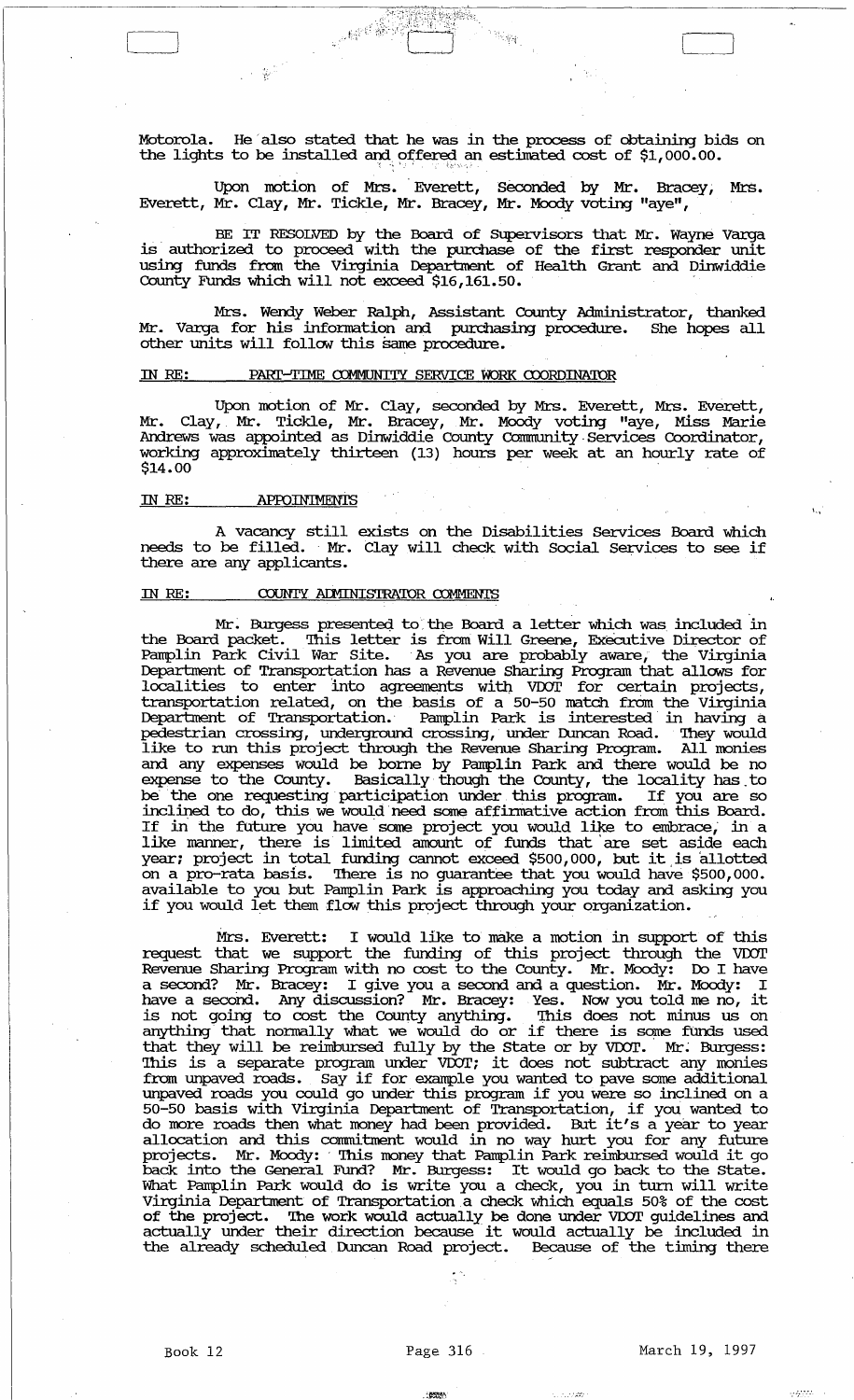are some cost savings on this project just by virtue there is already going to be some work being performed on Duncan Road. So the timing is very good and it eliminates a potentially hazardous dangerous situation of pedestrians crossing Duncan Road that will now - there will be fencing provided so someone would have to crawl over a fence before they would be able to cross Duncan Road going from one Pamplin Park event to another. Mr. Bracey: Then what is going to happen at night when they close? My only thing Mr. Chainnan is that I would like for this agreement or whatever it is to become a part of these minutes so that a year down the mattever it is to become a part of these mindtes so that a year down the that Ed so-n-so-n-so. I'm looking for just what was said here today. I would like for it to become a part of these minutes, as of this day. Mr. Moody: I have a motion and a second. May I have a roll call.

Upon motion of Mrs. Everett, seconded by Mr. Bracey, Mrs. Everett, Mr. Clay, Mr. Tickle, Mr. Bracey, Mr. Moody voting "aye",

BE IT REVOLVED that the Board of Supervisors supports the request for the funding of the Pamplin Park Civil War Site project on Duncan Road through the Virginia Department of Transportation, with no cost to the County.

Mrs. wendy Weber Ralph, Assistant County Administrator, extended an invitation to the Board members to attend the audit committee reviews on Tuesday, March 25, 1997, at 9: 00 A.M.

Mr. Burgess reminded the Board of the State Compensation Board hearing for the 1997-98 Budget Year to be held April 9, 1997, at 10:00 A.M. The Board instructed the Administration to attend.

#### IN RE: EXECUTIVE SESSION

Upon motion of Mr. Bracey, seconded by Mr. Tickle, Mrs. Everett, Mr. Clay, Mr. Tickle, Mr. Bracey, Mr. Moody voting "aye", pursuant to the Virginia Freedom of Information Act, Section 2.1-344 (a)  $1 -$  Discussion of employment, salaries, disciplining of public officers, appointees, or enployees of any public body - EMS; 2.1-344 (a) 3 - Discussion or consideration of the condition, acquisition or use of real property for public purpose; 2.1-344 (a)  $6 - 2.1 - 344$  (a) 6 the investing of public funds; and  $2.1-344$  (a) 7 consultation with legal counsel - VBF litigation and the Airport. The meeting moved into Executive Session at 5:25 P.M. A vote having been made and approved the meeting reconvened into Open Session at 6:35 P.M.

### IN RE: CERI'IFICATION

Upon motion of Mr. Clay, seconded by Mr. Bracey, Mrs. Everett, Mr. Clay, Mr. Tickle, Mr. Bracey, Mr. Moody voting "aye", the following resolution was adopted:

WHEREAS, the Board of Supervisors of Dinwiddie County convened an executive meeting on this date pursuant to an affinnative recorded vote and in accordance with the provisions of the Virginia Freedom of Information Act; and

WHEREAS, Section 2.1-344.1 of the Code of Virginia requires a certification by the Board of Supervisors of Dinwiddie County, that such Executive meeting was conducted in confonnity with the Virginia law;

NCM THEREFORE BE IT RESOLVED that the Board of SUpervisors of Dinwiddie County, Virginia, hereby, certifies that, to the best of each member's lmowledge, (1) only public business matters lawfully exempted from open meeting requirements by Virginia law were discussed in the Executive meeting to which this certification resolution applies; and (2) only such public business matters as were identified in the motion convening the executive meeting were heard, discussed or considered by the Board of Supervisors of Dinwiddie County, Virginia.

#### IN RE: AUTHORIZATION TO HIRE ADVANCED EMP

Upon motion by Mr. Clay, seconded by Mr. Bracey, Mrs. Everett, Mr. Clay, Mr. Tickle, Mr. Bracey, Mr. Moody voting "aye", authorization

:~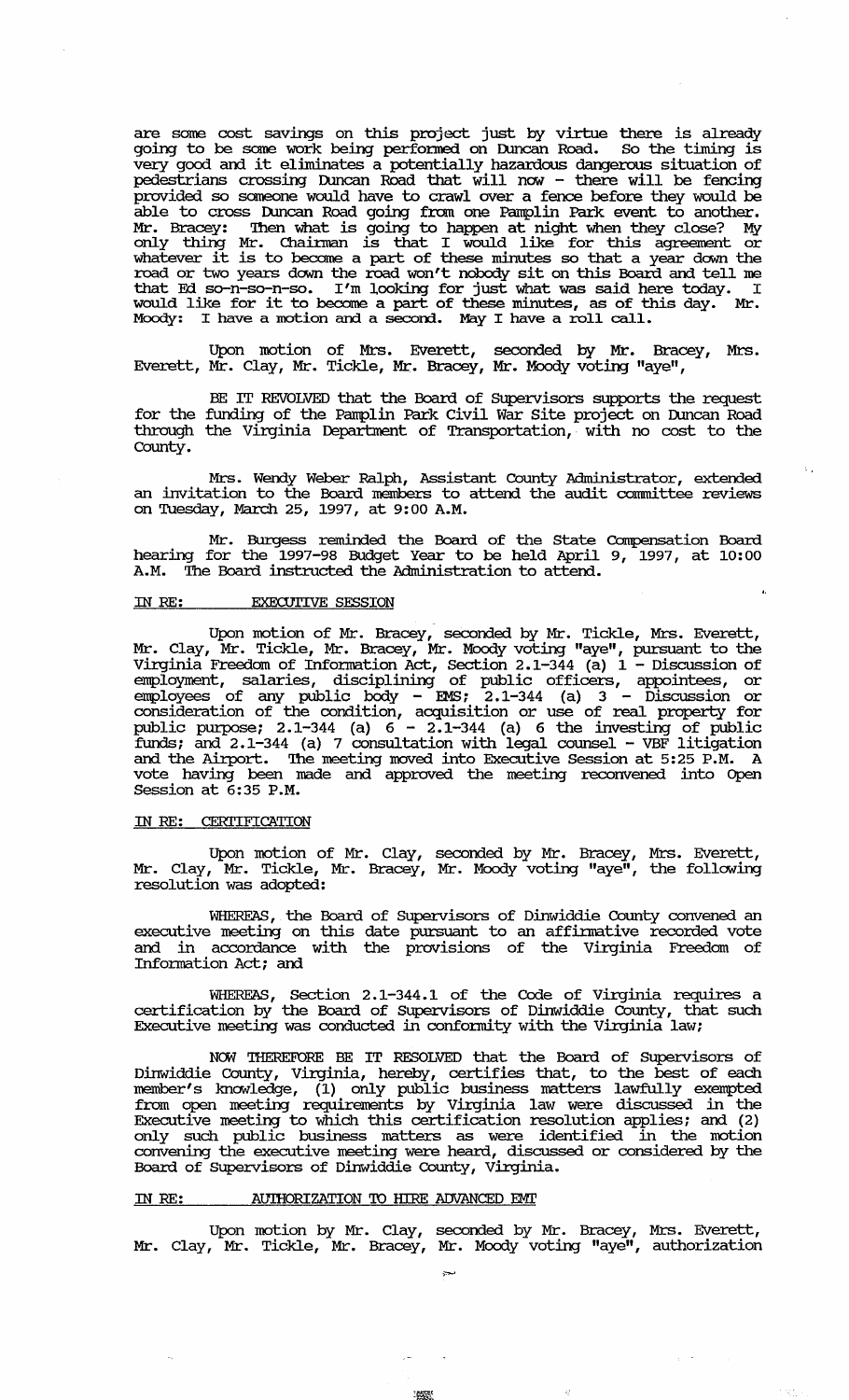was given to hire Jeff' Serrett as an Advanced EMI', begirming salary of Grade lOA, \$21,375, effective April 1, 1997.

"

 $\widetilde{\mathfrak{g}}$  ,  $\widetilde{\mathfrak{g}}$  ,  $\widetilde{\mathfrak{g}}$  ,  $\widetilde{\mathfrak{g}}$  ,  $\widetilde{\mathfrak{g}}$ 

 $\left\langle \mathbf{r}\right\rangle _{0}$ 

 $\hat{\beta}$  in

 $\mathcal{C}(\mathcal{U}^{\text{c}}_1) \cong \mathcal{C}(\mathcal{S}^{\text{c}})$ 

 $\frac{1}{2} \log \frac{1}{\epsilon}$ 

#### ADJOURNMENT ill RE:

ı.

Upon motion of Mr. Bracey, seconded by Mr. Clay, Mrs. Everett, Mr. Clay, Mr. Tickle, Mr., Bracey, Mr. Moody voting "aye", the meeting adjourned at 6:40 P.M. to be continued until 5:00 P.M., Wednesday, March 26, 1997 for an Executive session at the Home Place Restaurant.

Ą. <u>Atman 9. *Illea*n</u><br>Harrison A. Moody 7/træ Chair, Board of Supervisors

i.

ATTEST:<br>Charles E. Burgess, Jr. County Administrator

/pam

' ........